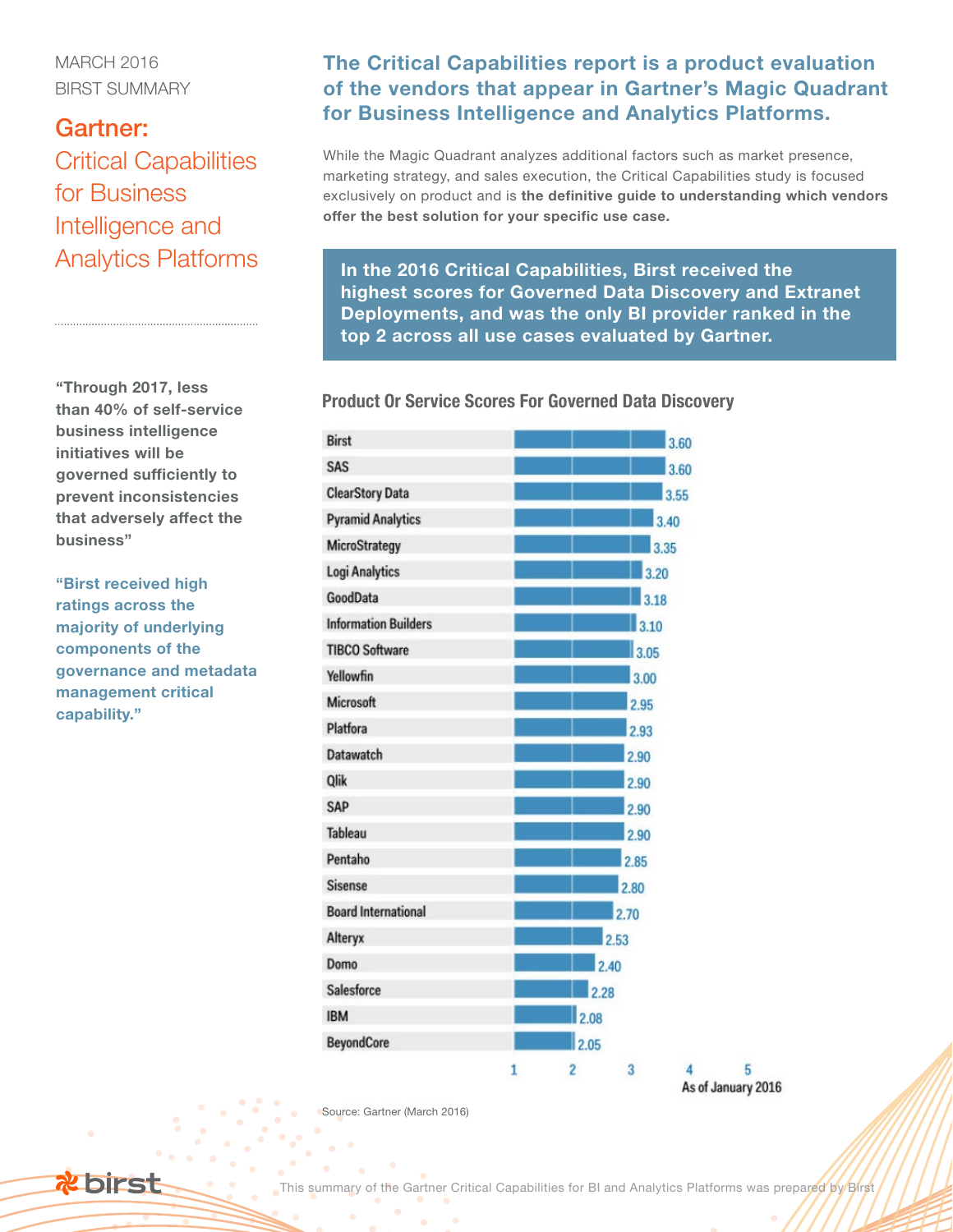### MARCH 2016 BIRST SUMMARY

## Gartner: Critical Capabilities for Business Intelligence and Analytics Platforms

"Birst's highest scores were for the embedded BI and extranet deployments use cases. This was largely driven by its broad range of SDKs and APIs used to embed content, and the capabilities of its multitenant cloud architecture."

"Birst also received high overall product scores in both the centralized BI provisioning and governed data discovery, reflecting its ability to handle a broad range of use cases."

## Networked BI delivers decentralized self-service with centralized governance.

"Networked BI enables organizations to balance governance and agility within a single platform, which should increase its already high overall utilization in governed data discovery use cases moving forward as it gains awareness and adoption in Birst's customer base."

#### Product Or Service Scores For Extranet Deployment

| <b>Birst</b>                |   | $\blacksquare$ 4.13 |   |  |  |
|-----------------------------|---|---------------------|---|--|--|
| <b>ClearStory Data</b>      |   | 3.70                |   |  |  |
| MicroStrategy               |   | 3.70                |   |  |  |
| GoodData                    |   | 3.60                |   |  |  |
| <b>Logi Analytics</b>       |   | 3.60                |   |  |  |
| <b>Information Builders</b> |   | 3.45                |   |  |  |
| Microsoft                   |   | 3.45                |   |  |  |
| <b>TIBCO Software</b>       |   | 3.40                |   |  |  |
| Platfora                    |   | 3.28                |   |  |  |
| <b>Pyramid Analytics</b>    |   | 3.25                |   |  |  |
| Pentaho                     |   | 3.20                |   |  |  |
| SAS                         |   | 3.20                |   |  |  |
| <b>Tableau</b>              |   | 3.03                |   |  |  |
| <b>Qlik</b>                 |   | 2.93                |   |  |  |
| <b>Sisense</b>              |   | 2.93                |   |  |  |
| Domo                        |   | 2.75                |   |  |  |
| Salesforce                  |   | 2.75                |   |  |  |
| Yellowfin                   |   | 2.73                |   |  |  |
| <b>IBM</b>                  |   | 2.65                |   |  |  |
| SAP                         |   | 2.63                |   |  |  |
| Alteryx                     |   | 2.58                |   |  |  |
| <b>Board International</b>  |   | 2.55                |   |  |  |
| <b>BeyondCore</b>           |   | 2.30                |   |  |  |
| <b>Datawatch</b>            |   | 2.28                |   |  |  |
|                             | 1 | 2<br>3<br>4         | 5 |  |  |

Source: Gartner (March 2016)

As of January 2016

**x** birst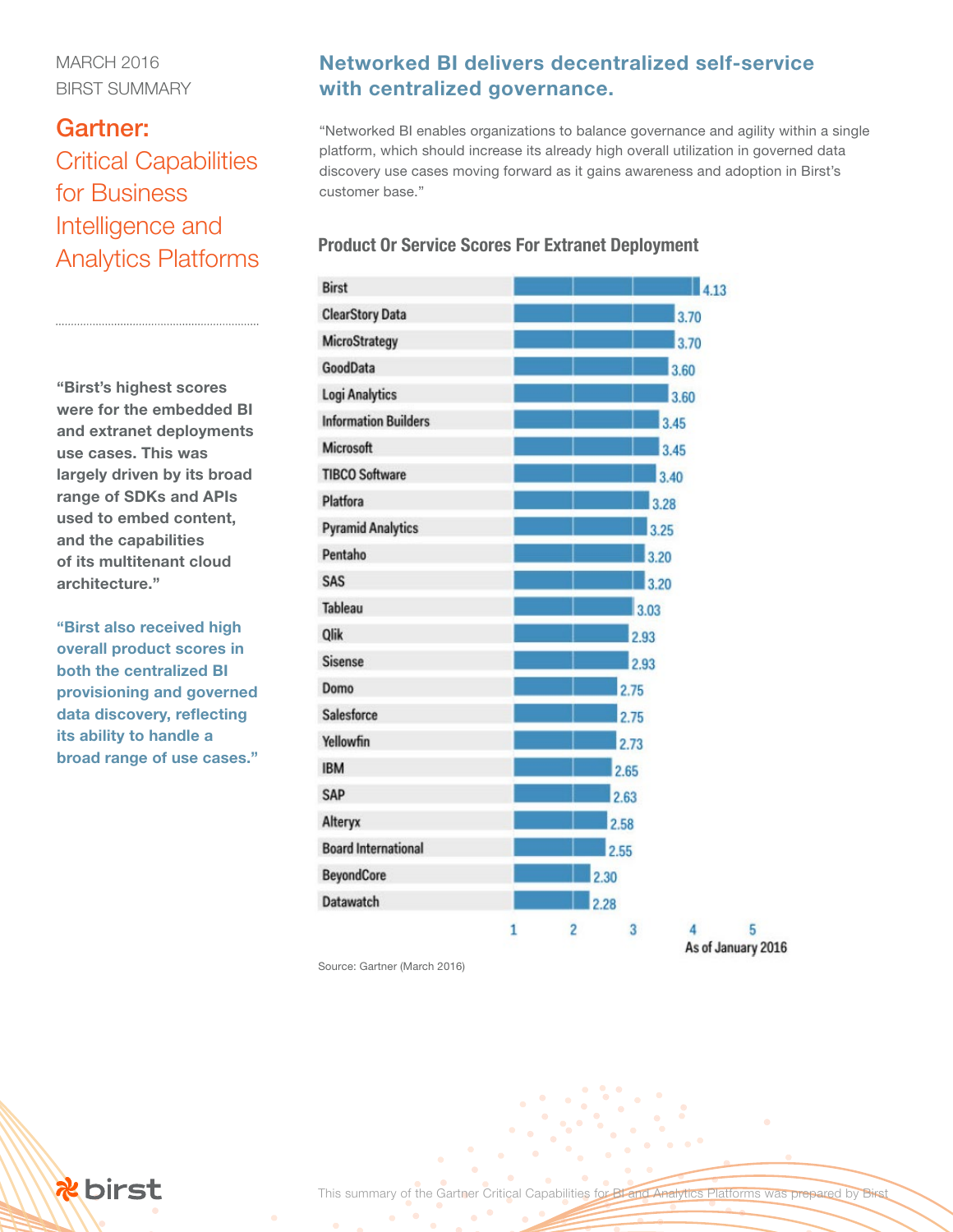### MARCH 2016 BIRST SUMMARY

## Gartner: Critical Capabilities for Business Intelligence and Analytics Platforms

### What does Gartner say about Birst?

Birst delivers a comprehensive set of data management and analytic capabilities through its two-tier platform architecture designed to support a diverse range of use cases. Birst's content authoring and consumption is completely Web-based, but customers have options when it comes to deploying the platform as Birst supports public and private cloud as well as on-premises installations with its virtual appliance.

As expected with a SaaS provider, Birst releases new functionality into its platform at a rapid cadence throughout the year, and completed 10 release cycles in 2015, including two major releases. Its largest release in that time frame was its "Networked BI" architecture.

Product Or Service Scores For Centralized BI Provisioning Product Or Service Scores For Decentralized Analytics





Product Or Service Scores For OEM/Embedded BI



Birst received among the highest or second highest scores in 11 of 15 of Gartner's critical capabilities, including:

- Cloud BI
- Mobile Exploration and Authoring
- Analytic Dashboards
- Self-Service Data Preparation
- Data Source **Connectivity**
- Embed Analytic Content
- Publish Analytic Content
- Self-Contained ETL and Data Storage
- BI Platform Administration
- Governance and Metadata Management
- Security and User Administration

**Rebirst**